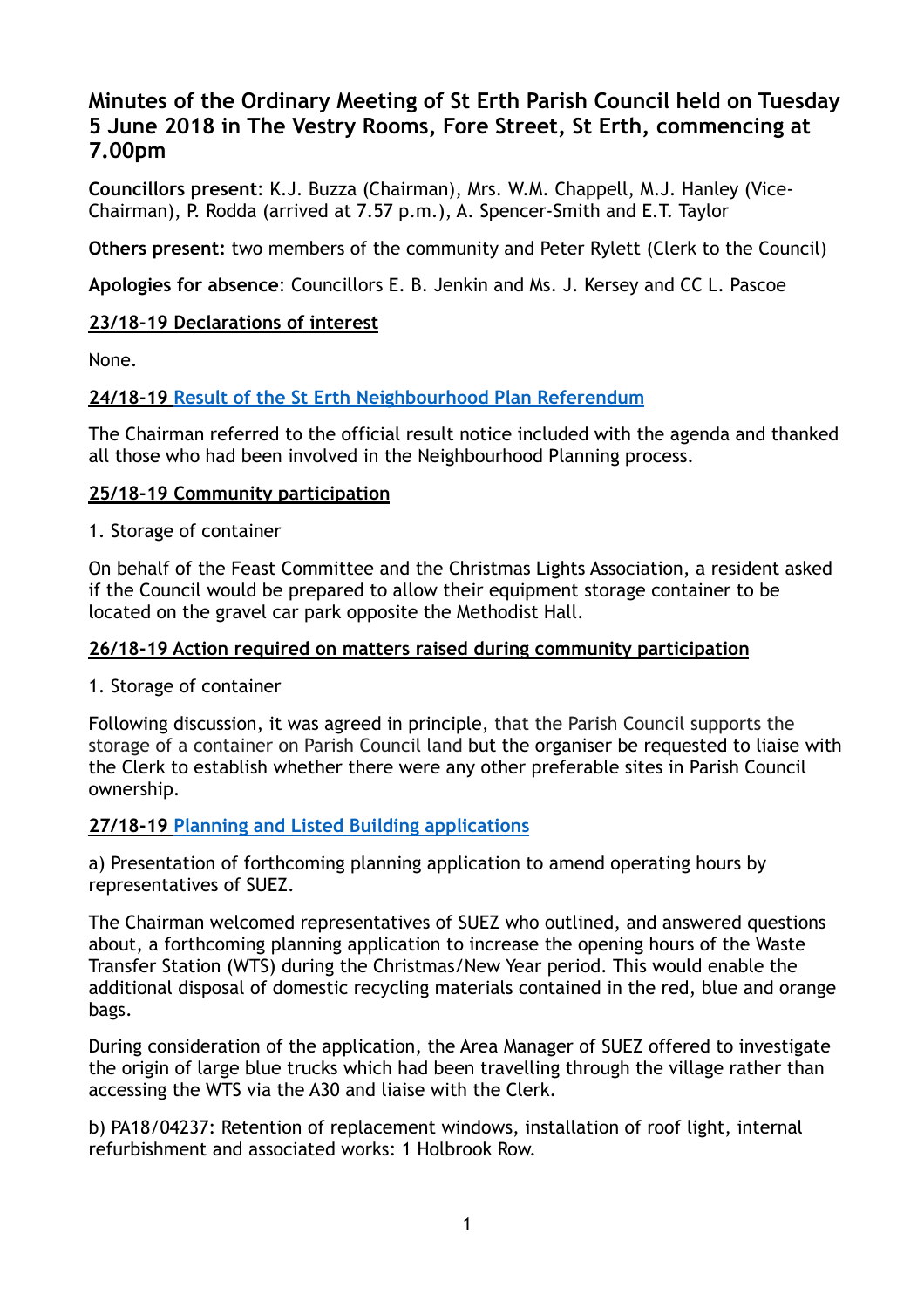**RESOLVED** – that St Erth Parish Council objects strongly to the replacement windows already installed and the proposed replacement front door. They are completely inappropriate for an otherwise characterful cottage in St Erth's Conservation Area. While the house owners have taken the trouble to choose a conservation grade roof light, the Parish Council is dismayed that the original sash windows have been replaced with upvc casement units which are completely out of keeping with the modest building. They are detrimental to both the property (the main south elevation suffers particularly) and to the Conservation Area.

The Parish Council expects to see traditional sash windows fitted to all window apertures so that the historic character of the cottage and the Conservation Area is maintained. Cornwall Council's Design Guide encourages this (7.70). Well-designed windows with narrower frames would also allow more light into the cottage, a welcome benefit. Equally importantly, we also would like to see the window units set back with proper reveals of 100 - 150mm (4"- 6") if at all possible, again to enhance the visual appearance of the cottage. Reveals on old facades are an essential character of historic buildings they give them their intrinsic visual character. This vital quality is entirely lost with installations such as this.

The Parish Council also objects to the proposed front door which is not in keeping with the cottage and would like to see a timber front door that better reflects the existing character of those nearby in the Conservation Area.

(An example of a relatively sensitive restoration of a similar terrace cottage in St Erth is nearby at 12 Chapel Hill which shows how well it can be done with care and imagination).

c) PA18/04604: Proposed felling of two trees – a sycamore and a stump: adjacent to the Public Conveniences, Tredrea Lane (Noted - for information).

d) PA17/11655: Variation of planning obligation dated 16.02.2015 in respect of decision PA16/10192 (construction of 10 new dwellings) to reflect new market prices for houses: Land NNE of Chenhalls Road cemetery.

**RESOLVED** – that St Erth Parish Council requests that this application be deferred for more information from the Affordable Housing Officer on the evidence to justify the variation of the planning obligation and to enable the Planning Case Officer to investigate the changes to the approved plans regarding the use of the bedrooms in some of the houses.

e) PA18/04199: Listed building consent for replacement of existing life-expired platform lighting with energy-efficient LED luminaires: St Erth Station, Station Approach.

**RESOLVED** - that St Erth Parish Council objects to this application because the proposed light fittings are unsympathetic to the Listed Building.

The Parish Council suggests that there will be fully compliant light fittings available which are less utilitarian and industrial in design and more in keeping with the Station surroundings.

The Parish Council would welcome consultation on a revised application showing an improved design.

f) PA18/04766: Proposed two storey rear extension providing extra bedrooms and kitchen area: 4 Chenhalls Close. (Councillor Rodda arrived at this point).

**RESOLVED** – that this application be supported.

g) PA18/04748: Retention and completion of works to demolish and rebuild two mundic block extensions, Cherry Tree Cottage, 6 The Green Lane.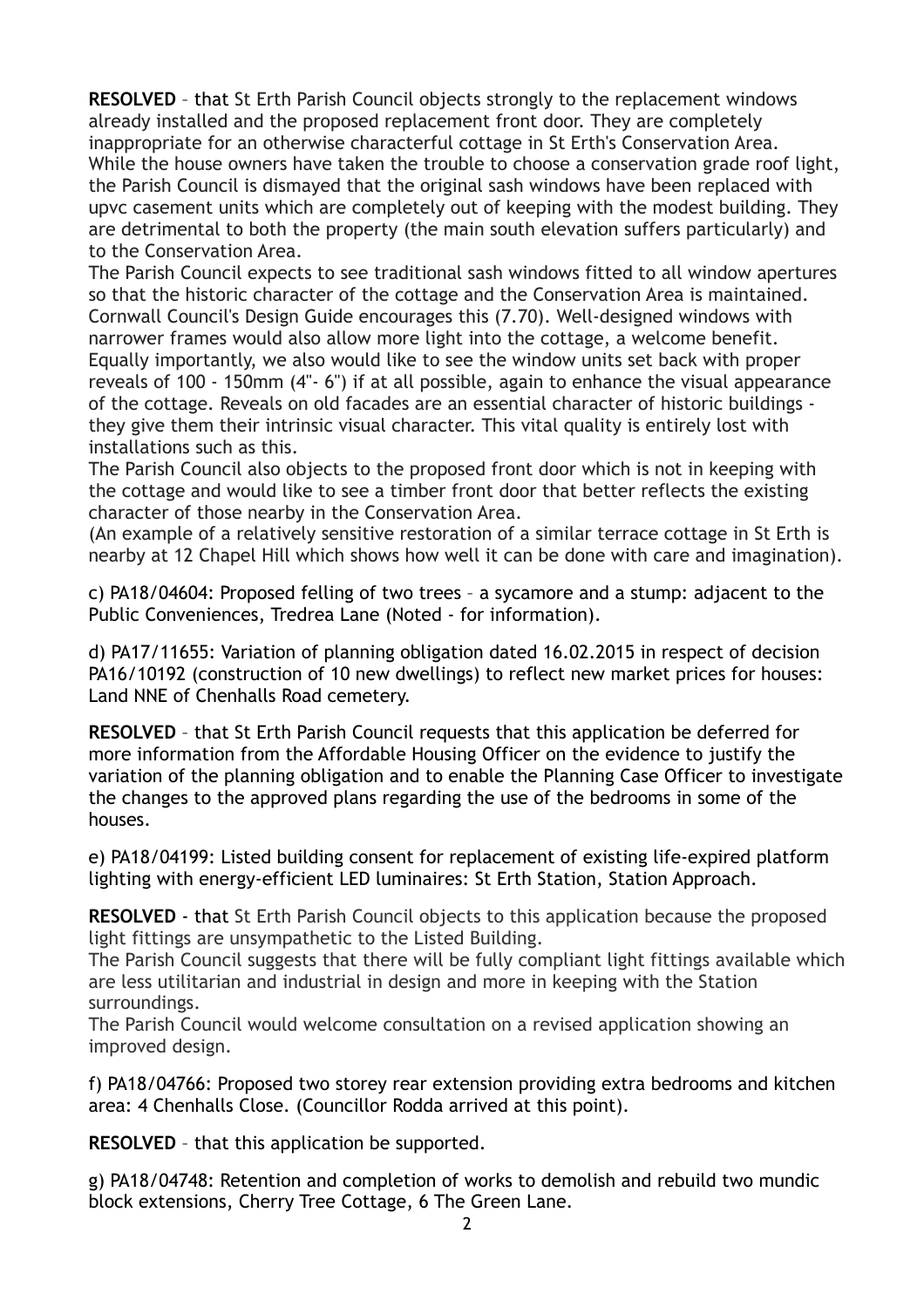**RESOLVED** - that St Erth Parish Council supports this application and requests that a condition be included requiring all building waste material to be removed from the site, including any left on surrounding land, on completion of the works.

*(Additional general comment*: Following the consideration of these planning etc. applications, the Council requested the Clerk to write to the Local Planning Authority to say that whilst it welcomes more frequent involvement in the pre-planning application process, it is dismayed to see an increase in the number of planning applications submitted retrospectively as a result of enforcement action and the LPA be asked to consider how it can encourage people to apply first rather than retrospectively.)

# **28/18-19 [Minutes](https://sterth-pc.gov.uk/type/minutes-2/)**

**RESOLVED** – that the Chairman signs, as true and correct records, the minutes of the:

a) Annual Parish Meeting held on 15 May 2018; and

b) Annual meeting of the Parish Council held on 15 May 2018.

The Clerk then updated the Council on the current situation with regard to the planning applications considered at the Annual meeting of the Parish Council as follows:

a) PA18/02665: Single-storey rear extension to replace conservatory and raised patio to rear: 3 School Lane – *approved by LPA.*

b) PA18/03608: Removal of condition 2 (holiday lets not to be used during months of December and January) in respect of W1/88/P/0591 to allow all year holiday occupancy: 9 Trevithick Court, Tolroy Manor Holiday Park – *awaiting decision by LPA.*

c) PA18/03781: Proposed two classroom extensions and associated stores: St Erth Community Primary School, School Lane – *awaiting decision by LPA.* 

d) PA18/03398: Variation of Condition 6 on Decision Notice PA11/09753 for the construction of a public transport interchange incorporating three car parks and a new traffic signal controlled junction with the A30; namely to alter and extend working hours for the South Car Park section of the site to 0700 - 2100 Monday - Friday and 0700 - 1900 on Saturdays: St Erth Station – *awaiting decision by LPA.* 

e) PA18/03397: Variation of Condition 6 on Decision Notice PA11/09753 for the construction of a public transport interchange incorporating three car parks and a new traffic signal controlled junction with the A30; namely to alter and extend working hours for the North Car Park section of the site to 0700 - 2100 Monday - Friday and 0700 - 1900 on Saturdays: St Erth Station - *awaiting decision by LPA.* 

# **29/18-19 Reports from Councillors/Clerk on meetings held since the previous meeting of the Council**

• [Community Network Panel – 21 May.](http://www.cornwall.gov.uk/media/33294842/hayle-st-ives-cnp-21-may-2018-draft-notes.pdf) This meeting had been attended by Councillors Buzza, Hanley, Spencer-Smith and Taylor who highlighted the main points considered, namely: Strengthening Community Network Panels; Community Network Highways Scheme; St Erth Park and Ride; Neighbourhood Plan updates; and Q & A with Cornwall Councillors.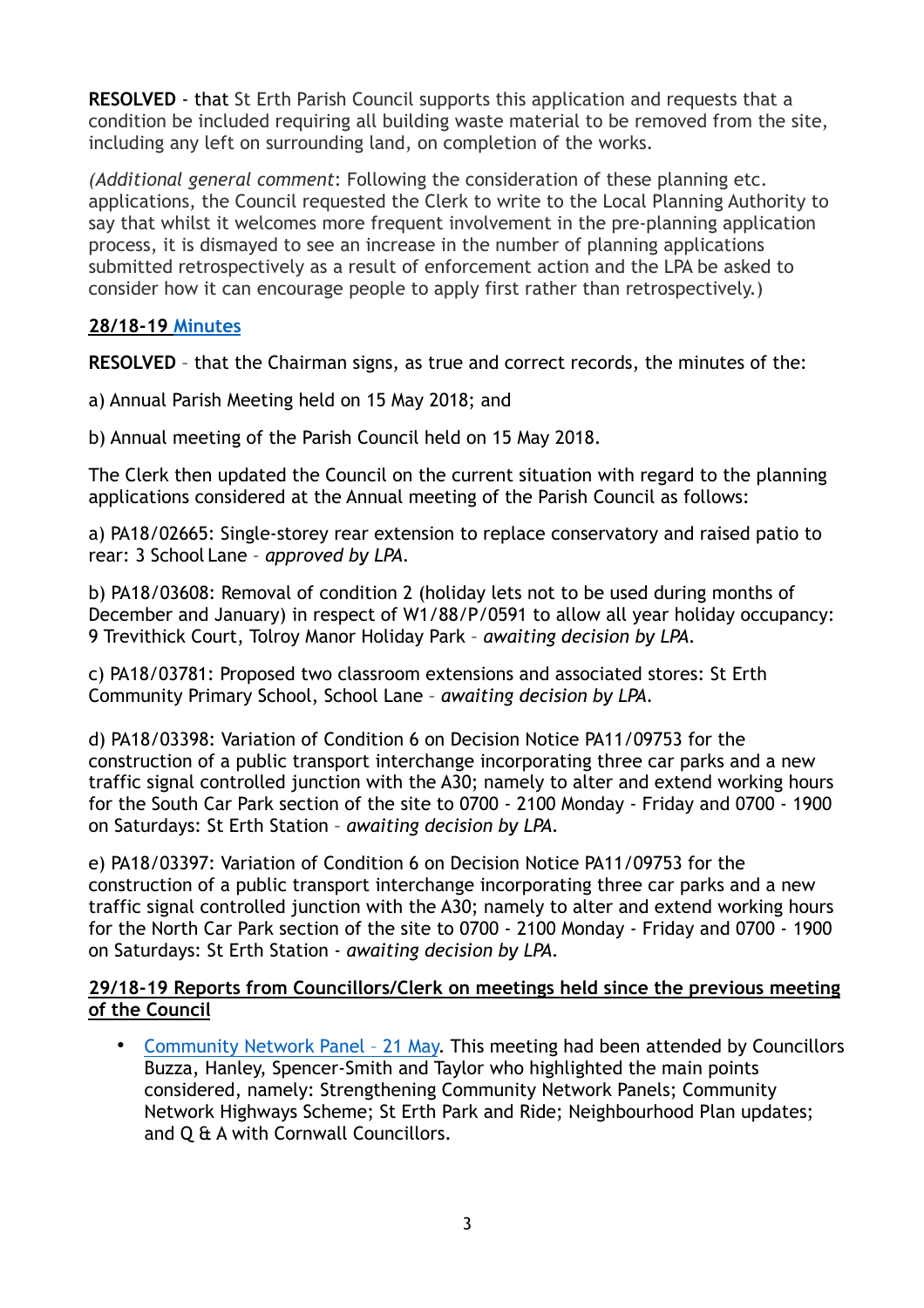(Due to the significance of some of the matters discussed, the view was expressed that Councillors needed to be vigilant to ensure that the notes accurately reflected their comments and questions.)

• [SWW Odour Liaison Group](https://sterth-pc.gov.uk/wp-content/uploads/2018/06/SWW-liasion-30thMay.pdf) – 30 May. This meeting had been attended by Councillors Hanley and Taylor and the Council considered the report by Councillor Taylor.

During discussion, it was

**RESOLVED** – that Councillors Taylor and Spencer-Smith devise a text reporting system for residents to report smell nuisance from the Sewage Treatment Works and report back to the next meeting of the Council.

**30/18-19 [Receipts and Payments for May 2018](https://sterth-pc.gov.uk/type/financial-matters/?doing_wp_cron=1530727446.0748279094696044921875)**

The Council considered this report and

**RESOLVED** – that the payments due be approved.

The following had been received

|              | £0 |  |
|--------------|----|--|
| <b>TOTAL</b> | £0 |  |

The following had been paid by Direct Debit or Standing Order

| <b>Utility Warehouse</b>                                                             | £12.49                                          | <b>Electricity - Vestry Rooms</b>                                                                                                                                                  |
|--------------------------------------------------------------------------------------|-------------------------------------------------|------------------------------------------------------------------------------------------------------------------------------------------------------------------------------------|
| Chris Bray                                                                           | £856.80                                         | Grass cutting - parks, churchyard and<br>cemeteries                                                                                                                                |
| SeaDog IT<br>Google<br>South West Water<br><b>British Gas</b><br>NEST pension scheme | £18.95<br>£23.76<br>£22.50<br>£23.00<br>£105.06 | Website hosting fee<br>Gmail account<br>Water - Public Conveniences<br>Electricity - Public Conveniences<br>Employer contribution of £58.37 and<br>employee contribution of £46.69 |
| TOTAL                                                                                | £1,062.56                                       |                                                                                                                                                                                    |

#### The following payments were due as at 31 May 2018

| P Rylett |        | £1,558.23 Clerk's salary (net pay - see Note 1 below) |
|----------|--------|-------------------------------------------------------|
| P Rylett | £70.56 | Clerk's expenses (see Note 2 below)                   |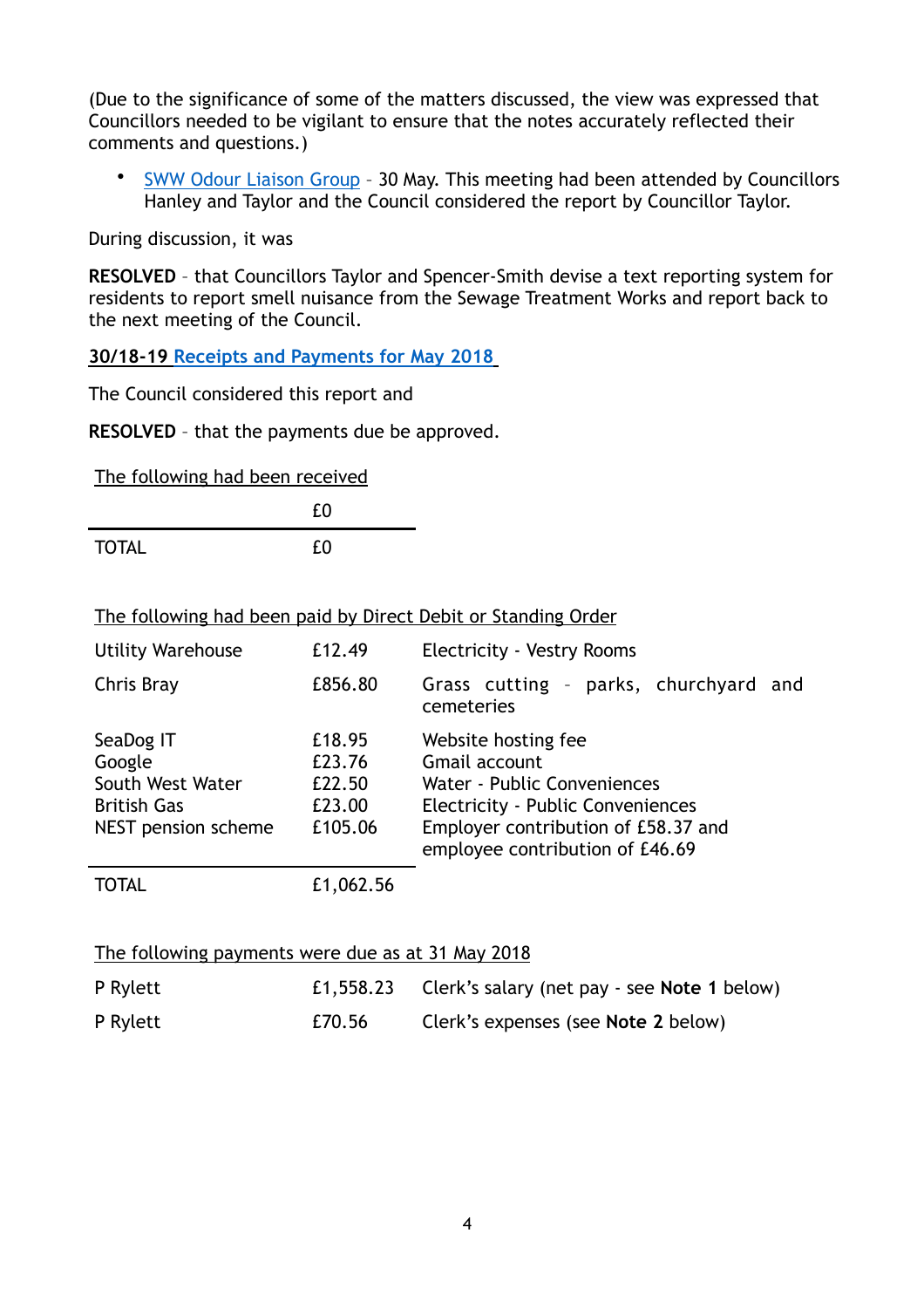| <b>HMRC</b><br>Cormac Solutions Ltd.<br>SeaDog IT<br><b>Cornwall ALC Limited</b><br>Hudson Accounting Ltd. | £512.24<br>£450.20<br>£125.00<br>£54.00<br>£325.00 | PAYE and NI<br>Cleaning/re-stocking Toilets: April<br>Website and email technical support<br>GDPR Training - delegate fee<br>Year End/New Year: payroll, pension,<br>closedown, AGAR, Cash Book 18-19 and Asset |
|------------------------------------------------------------------------------------------------------------|----------------------------------------------------|-----------------------------------------------------------------------------------------------------------------------------------------------------------------------------------------------------------------|
| <b>Cherry Trees</b>                                                                                        | £2,160.00                                          | Register advice                                                                                                                                                                                                 |
| St Erth PCC                                                                                                | £90.00                                             | Fencing - phase 2<br>Hire of Old School Room on 28 July for                                                                                                                                                     |
| Mrs. C. Casey                                                                                              | £500.00                                            | highway improvements exhibition<br>Professional fee for work on the NP                                                                                                                                          |
| <b>Headland Printers Ltd.</b>                                                                              | £474.00                                            | document and Referendum<br>Neighbourhood Plan - printing final version                                                                                                                                          |
| TOTAL                                                                                                      | £6,319.23                                          |                                                                                                                                                                                                                 |

# **Note 1**

The gross monthly pay was £1,561.55 + £384.00 for Neighbourhood Planning work undertaken in May. The net pay of £1,558.23 was the amount payable following deductions of tax and national insurance and with a deduction from the net pay for the employee's contribution to the NEST pension scheme of £46.69 as shown above. **Note 2**

The sum of £70.56 was comprised of:

| Home Office Payment        | £18.00       |                                                                        |
|----------------------------|--------------|------------------------------------------------------------------------|
| Reimbursement of:          |              |                                                                        |
| Telephone calls            | £0           |                                                                        |
| Postage/stamps             | £1.40        |                                                                        |
| Consumables                | £34.51       | Batteries for clock, cable ties for NP Banner,<br>printer ink and file |
| Office equipment           | £0           |                                                                        |
| <b>Expenses</b><br>Mileage | £0<br>£16.65 | Redruth for GDPR training on 16 May                                    |

# **31/18-19 [Update on compliance with the General Data Protection Regulations](https://sterth-pc.gov.uk/wp-content/uploads/2018/06/GDPR-PROGRESS-REPORT-MAY-2018.pdf)**

The Council noted the report of the Clerk on the action which had been taken as the Council made progress with full compliance with the GDPR.

**RESOLVED** – that the report be noted and a meeting of the GDPR Working Group be held on 25 June at 7.00pm in the Vestry Rooms to make more progress towards full compliance.

# **32/18-19 Date of Co-Option meeting and Clerk's Appraisal meeting**

**RESOLVED** – that a Co-Option meeting be held on 26 June at 7.00pm in the Vestry Rooms to be followed by the Clerk's Appraisal meeting.